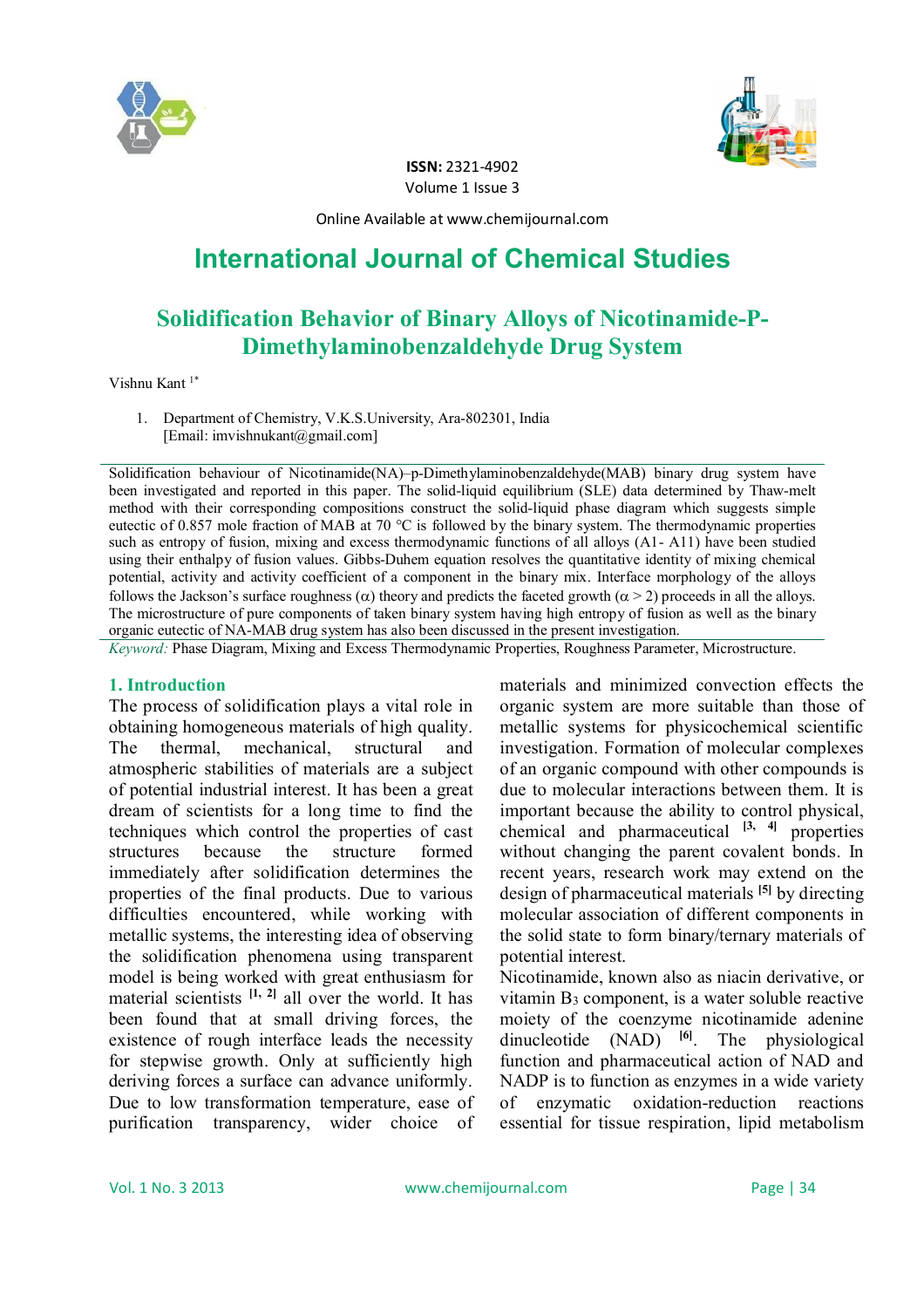and glycogenolysis. It is anti HIV **[7]**, anti M. tuberculosis  $[8]$ , anti inflammatory  $[9]$  and anti Pellagra **[10]** agent. Nicam gel **[11]** is most effective when applied to the skin, which helps to reduce the inflammation and redness of inflammatory acne. P-Dimethylaminobenzaldehyde **[12]** is a Yellow-white powder and soluble in water. It is used as an Ehrlich's reagent **[13]** to detect urobilinogen in fresh cool urine. This compound plays an important role in differentiating between serum eruptions and true scarlet fever. Nicotinamide (NA)-p-imethylaminobenzaldehyde (MAB) drug system was selected for the solidliquid equilibrium phase diagram, mixing and excess thermodynamic functions and investigation of microstructures of eutectic and non-eutectic drug alloys. The excess thermodynamic quantities  $(g^E, h^E \text{ and } s^E)$  have been determined by computing heat of fusion data and activity coefficient of the component in binary mix. These values highlight the ordering, stability and structure of eutectic and non-eutectic alloys. The thermodynamic mixing functions describe about the nature of mixing of the components during alloying. The negative value of integral mixing function,  $\Delta G^M$  for eutectic and some non-eutectic alloys favours the spontaneous mixing.

## **2. Experimental Procedure**

Nicotinamide (Thomas Baker, Bombey), p-Dimethylaminobenzaldehyde (Thomas Baker, Bombey) were directly taken for investigation. The melting point (experimental value) of nicotinamide, p-dimethylaminobenzaldehyde was found to be 128 °C and 77 °C respectively. The solid-liquid equilibrium data of NA-MAB system was determined by the Thaw-melt method **[14, 15]** . Mixtures of different composition were made in glass test tubes by repeated heating and followed by chilling in ice. The melting and thaw temperatures were determined in a Toshniwal melting point apparatus using a precision thermometer this could read correctly up to  $\pm$  0.1 °C. The heater was regulated to give above 1 °C increase in temperature in every five minutes.To study the microstructure of the pure components and eutectics, a small amount of sample was

taken on a well washed and dried glass slide and placed in an oven maintained at a temperature slightly above the melting point of the sample. On complete melting a cover-slip was glided over the melt and allowed to cool. After a few minutes, the supercooled melt was nucleated by the solid of the same composition and care was taken to have unidirectional freezing **[16]**. After the complete freezing, the slide was placed on the platform of a SES, DMS-01, digital microscope and the different regions of the slide were carried out.

# **3. Results and Discussion 3.1 Phase diagram (SLE) study**

The solid-liquid equilibria (SLE) data of Nicotinamide(NA)–p-imethylaminobenzaldehyde (MAB) system determined by the Thaw melt method is reported in the form of temperaturecomposition curve (Fig.1). NA-MAB system shows the formation of simple eutectic and formed at 70  $\degree$ C and 0.857 mole fraction of MAB. The melting point of NA  $(128 \text{ °C})$ decreases on the addition of second component MAB (77 $\degree$ C) and further attains minimum and then increases. At the eutectic temperature two phases namely a liquid phase L and two solid phases  $(S_1$  and  $S_2)$  are in equilibrium and the system is invariant. In the region indicated by L a homogenous binary liquid solution exists while the two solid phases exists below the horizontal line. In the case, in region located on the left side of the diagram a binary liquid and solid NA exist while in a similar region located on the right side of the diagram a binary liquid and the second component of the system co-exist.

$$
L \xrightarrow{\text{Cooling}} S_1 + S_2
$$

The chemical interaction between two components in a binary system leads to an association of molecules in definite quantities. Physical as well as chemical forces are involved in the formation of eutectic and non-eutectic alloys. Thermochemical studies unfold the nature of mixing as well as nature of interaction between components during binary mix.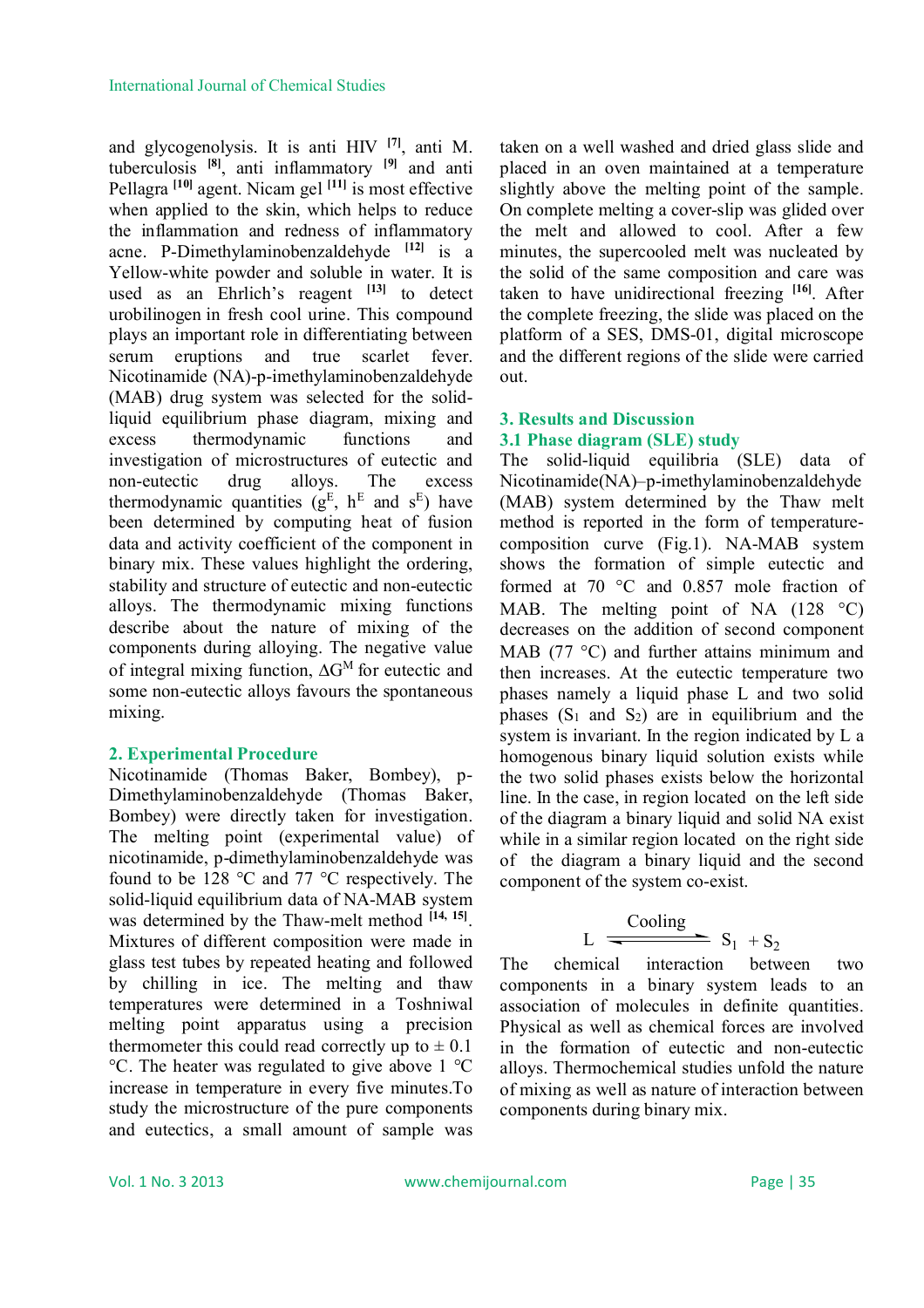

**Fig 1:** Phase diagram of Nicotinamide-p-Dimethylaminobenzaldehyde system

#### **3.2 Heat of fusion**

The values of heats of fusion of eutectic and noneutectic alloys are calculated by the mixture law using equation **[17]**

|  | $\Delta H$ <sub>e</sub> = $\chi_{NA} \Delta H_{NA} + \chi_{MAB} \Delta H_{MAB}$ (1) |  |
|--|-------------------------------------------------------------------------------------|--|
|--|-------------------------------------------------------------------------------------|--|

where  $\chi$  and  $\Delta H$  are the mole fraction and the

heat of fusion of the component indicated by the subscript, respectively. The value of heat of fusion of nicotinamide and 2 methylaminobenzaldehyde is 25400 and 19070 J/mol respectively and all the binary alloys A1- A11, E is reported in Table 1.

**Table 1:** Phase Composition, Melting Point, Enthalpy of Fusion Values, Entropy of Fusion, Roughness Parameter, Activity and Activity Coefficient

| <b>Alloy</b>   | $\chi$ <sub>MAB</sub> | <b>MP</b><br>$\rm ^{(o}C)$ | ΔH<br>(J/mol) | $\Delta S$<br>(J/mol/<br>K) | α    | <b>a</b> <sub>NA</sub> | амав  | YNA   | YMAB   |
|----------------|-----------------------|----------------------------|---------------|-----------------------------|------|------------------------|-------|-------|--------|
| $\mathbf{A1}$  | 0.940                 | 73                         | 19449.80      | 56.21                       | 6.76 | 0.298                  | 0.927 | 4.965 | 0.986  |
| A2             | 0.880                 | 72                         | 19829.60      | 57.48                       | 6.91 | 0.290                  | 0.909 | 2.420 | 1.033  |
| E              | 0.857                 | 70                         | 19975.19      | 58.24                       | 7.00 | 0.276                  | 0.875 | 1.928 | 1.021  |
| A <sub>3</sub> | 0.823                 | 88                         | 20190.41      | 55.93                       | 6.73 | 0.430                  | 1.221 | 2.429 | 1.484  |
| A <sub>4</sub> | 0.766                 | 102                        | 20551.22      | 54.80                       | 6.59 | 0.590                  | 1.548 | 2.520 | 2.021  |
| A <sub>5</sub> | 0.656                 | 109                        | 21247.52      | 55.62                       | 6.69 | 0.685                  | 1.731 | 1.990 | 2.639  |
| A6             | 0.551                 | 112                        | 21912.17      | 56.91                       | 6.85 | 0.729                  | 1.814 | 1.623 | 3.293  |
| A7             | 0.450                 | 116                        | 22551.50      | 57.97                       | 6.97 | 0.791                  | 1.929 | 1.437 | 4.287  |
| A8             | 0.353                 | 119                        | 23165.51      | 59.10                       | 7.11 | 0.840                  | 2.018 | 1.298 | 5.717  |
| A9             | 0.260                 | 122                        | 23754.20      | 60.14                       | 7.23 | 0.891                  | 2.110 | 1.204 | 8.115  |
| A10            | 0.170                 | 124                        | 24323.90      | 61.27                       | 7.37 | 0.926                  | 2.172 | 1.116 | 12.779 |
| A11            | 0.083                 | 127                        | 24874.61      | 62.19                       | 7.48 | 0.981                  | 2.269 | 1.070 | 27.333 |

## **3.3 Activity and activity coefficient**

The activity coefficient of components for the systems under investigation has been calculated from the equation  $[18, 19]$  given below

$$
-ln\chi_i^l\gamma_i^1 = \frac{\Delta H_i}{R}\left(\frac{1}{T_e} - \frac{1}{T_i}\right)
$$

(2)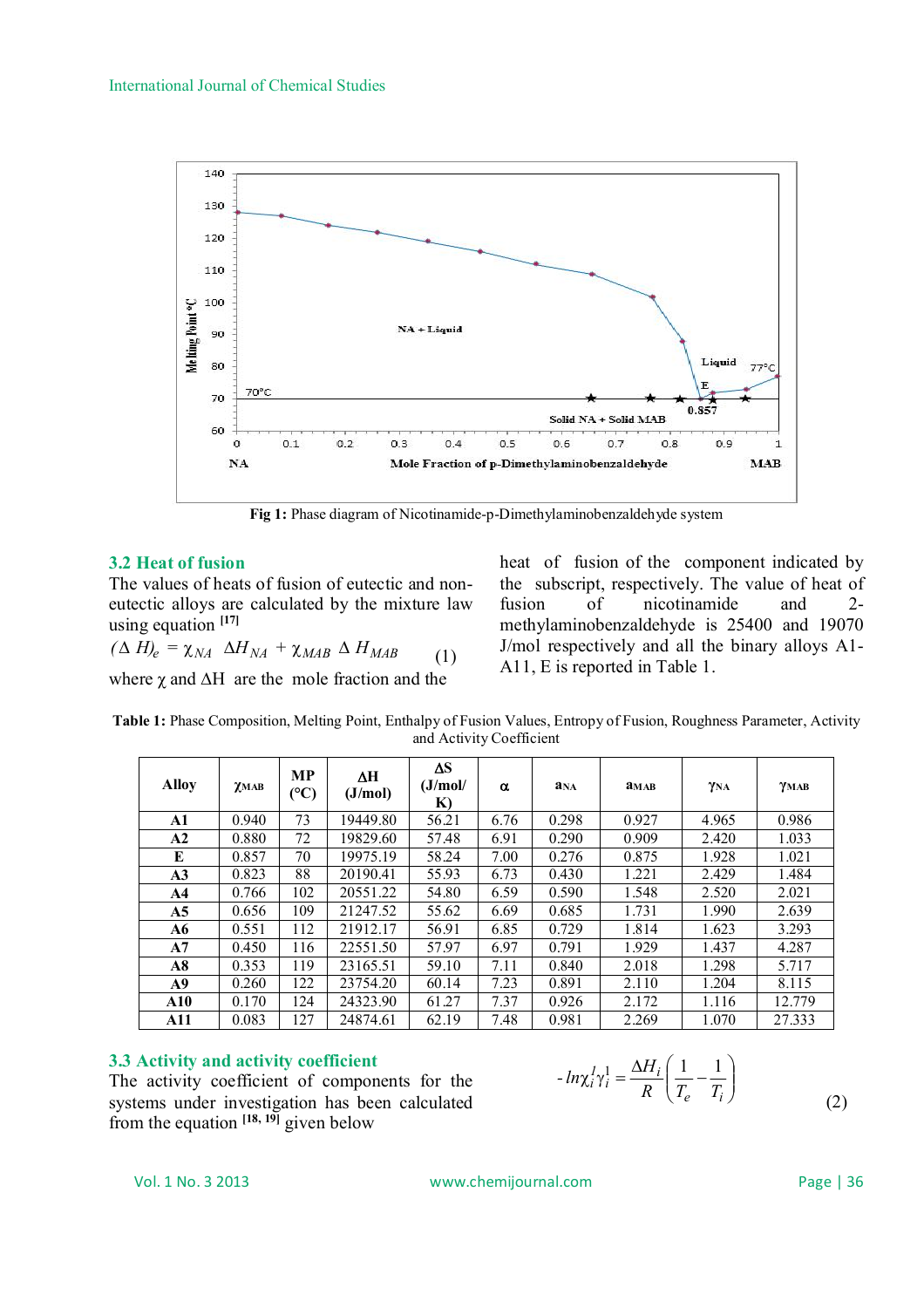where  $\gamma_i^1$  $\gamma_i^1$  is activity coefficient of the component  $i$  in the liquid phase respectively,  $\Delta H$  is the heat of fusion of component i at melting point  $T_i$  and R is the gas constant. Te is the melting temperature of the binary mix. Values of activity and activity coefficient of all the alloys are given in Table 1.

#### **3.4 Mixing Functions**

Integral molar free energy of mixing  $(\Delta GM)$ , molar entropy of mixing  $(ASM)$  and molar enthalpy of mixing  $(AHM)$  and partial thermodynamic mixing functions of the binary alloys when two components are mixed together were determined by using the following equations

$$
\Delta G^M = RT(\chi_{NA} \ln a_{NA} + \chi_{MAB} \ln a_{MAB})
$$
 (3)

$$
\Delta S^M = -R(\chi_{NA} \ln \chi_{NA} + \chi_{MAB} \ln \chi_{MAB}) \tag{4}
$$

$$
\Delta H^M = RT(\chi_{NA} \ln \gamma_{NA} + \chi_{MAB} \ln \gamma_{MAB})
$$
 (5)

$$
G_i^{-M} = \mu_i^{-M} = RT \ln a_i \tag{6}
$$

where G-iM  $(\mu$ -iM) is the partial molar free energy of mixing of component i (mixing chemical potential) in binary mix. and  $\gamma$  and ai is the activity coefficient and activity of component respectively. The negative value **[20,21]** of molar free energy of mixing of alloys (Table 2) suggests that the mixing in all cases is spontaneous. The positive value  $[22]$  of  $\Delta G^M$  infers the mixing in the system is non-spontaneous which may need more energy in the mixing of the components of binary systems. The integral molar enthalpy of mixing value corresponds to the value of excess integral molar free energy of the system favors the regularity in the binary solutions.

**Table 2:** Value of partial and integral mixing of Gibbs free energy ( $\Delta G^{M}$ ), enthalpy ( $\Delta H^{M}$ ) and entropy ( $\Delta S^{M}$ ) of NA-MAB system

| <b>Alloy</b> | $\Delta G$ NA <sup>-M</sup><br>J/mol | $\Delta G$ MAB <sup>-M</sup><br>J/mol | $\Delta G^M$<br>J/mol | $\Delta H_{NA}^{-M}$<br>J/mol | $\Delta H$ мав <sup>-М</sup><br>J/mol | $\Delta H^M$<br>J/mol | $\Delta S_{NA}$<br>M<br>J/mol/K | $\Delta S_{MAB}^-$<br>M<br>J/mol/K | $\Delta S^M$<br>J/mol/K |
|--------------|--------------------------------------|---------------------------------------|-----------------------|-------------------------------|---------------------------------------|-----------------------|---------------------------------|------------------------------------|-------------------------|
| A1           | $-3483.79$                           | $-217.94$                             | $-413.89$             | 4609.39                       | $-39.95$                              | $-239.01$             | 23.39                           | 0.51                               | 1.89                    |
| A2           | $-3547.13$                           | $-272.43$                             | $-665.39$             | 2534.48                       | 94.24                                 | $-387.07$             | 17.63                           | 1.06                               | 3.05                    |
| Ε            | $-3673.82$                           | $-381.40$                             | $-852.22$             | 1872.49                       | 58.67                                 | $-318.04$             | 16.17                           | 1.28                               | 3.41                    |
| A3           | $-2533.67$                           | 599.34                                | 44.80                 | 2663.50                       | 1184.00                               | $-1445.87$            | 14.40                           | 1.62                               | 3.88                    |
| A4           | $-1646.88$                           | 1362.14                               | 658.03                | 2881.44                       | 2193.25                               | $-2354.29$            | 12.08                           | 2.22                               | 4.52                    |
| A5           | $-1203.49$                           | 1743.54                               | 729.76                | 2185.61                       | 3082.51                               | $-2773.97$            | 8.87                            | 3.51                               | 5.35                    |
| A6           | $-1013.47$                           | 1907.00                               | 595.71                | 1549.59                       | 3814.80                               | $-2797.72$            | 6.66                            | 4.96                               | 5.72                    |
| A7           | $-760.10$                            | 2124.94                               | 538.17                | 1173.39                       | 4707.43                               | $-2763.71$            | 4.97                            | 6.64                               | 5.72                    |
| A8           | $-570.07$                            | 2288.40                               | 438.97                | 848.96                        | 5682.05                               | $-2555.04$            | 3.62                            | 8.66                               | 5.40                    |
| A9           | $-380.05$                            | 2451.86                               | 356.25                | 608.79                        | 6875.69                               | $-2238.18$            | 2.50                            | 11.20                              | 4.76                    |
| A10          | $-253.37$                            | 2560.83                               | 225.05                | 361.64                        | 8409.45                               | $-1729.77$            | 1.55                            | 14.73                              | 3.79                    |
| A11          | $-63.34$                             | 2724.29                               | 168.03                | 224.81                        | 11001.42                              | $-1119.27$            | 0.72                            | 20.69                              | 2.38                    |

## **3.5 Excess Thermodynamic Functions**

In order to unfold the nature of the interactions between the components forming the eutectic, non-eutectic alloys and addition compound, the excess thermodynamic functions such as integral excess integral free energy  $(g<sup>E</sup>)$ , excess integral entropy  $(s^E)$  and excess integral enthalpy  $(h^E)$ were calculated using the following equations The values of  $\delta \ln \gamma_1^{\text{1}} / \delta T$  can be determined by the slope of liquidus curve near the alloys form in the phase diagram. The values of the excess thermodynamic functions are given in Table 3. The value of the excess free energy is a measure of the departure of the system from ideal behavior. The reported excess thermodynamic data substantiate the earlier conclusion of an appreciable interaction between the parent components during the formation of alloys. The positive  $g<sup>E</sup>$  value for eutectic  $[23]$  and non-eutectic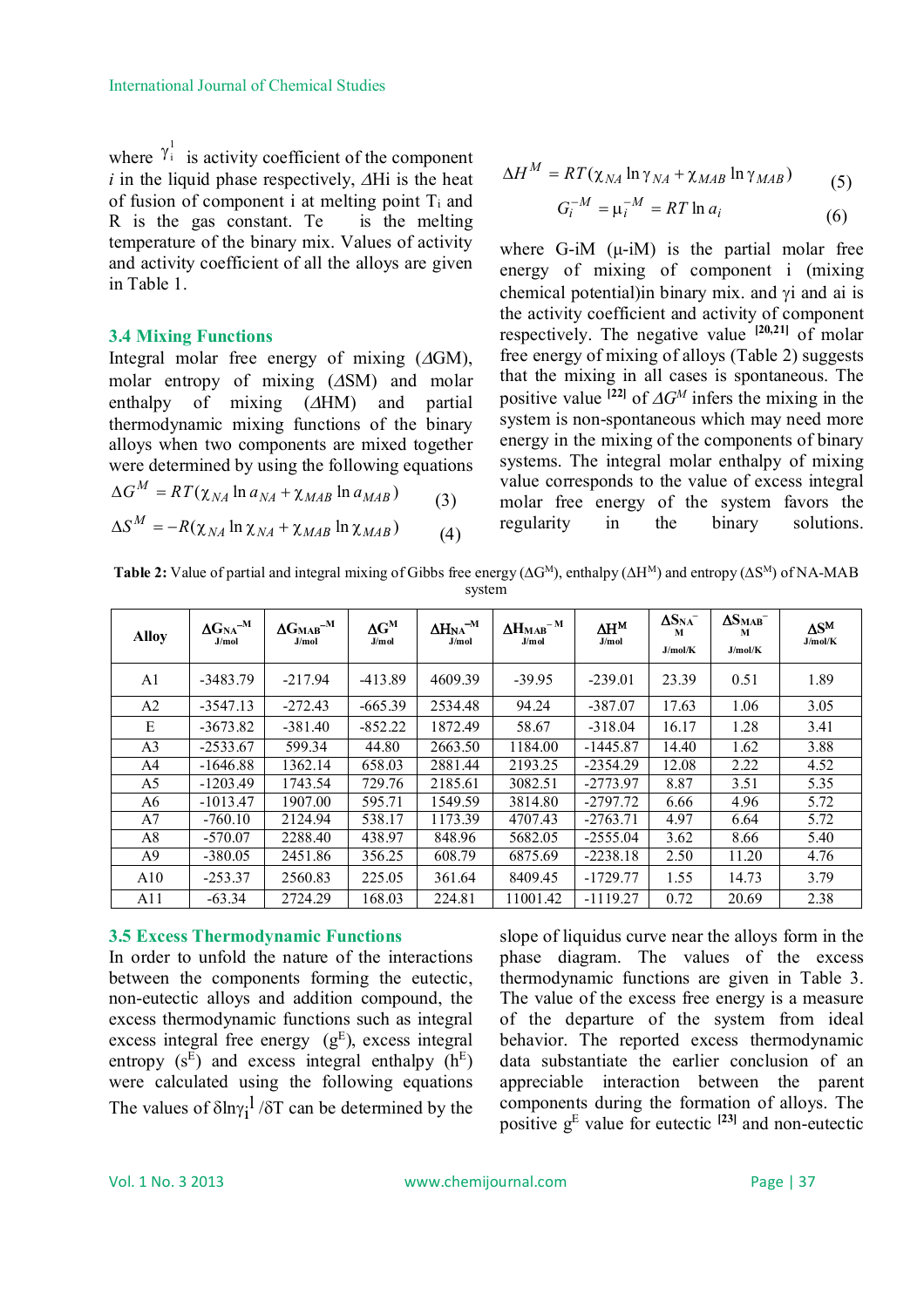alloys infers stronger interaction between like molecules. The excess entropy is a measure of the change in Configurational energy due to a change

in potential energy and indicates an increase in randomness.

$$
g^{E} = RT(\chi_{NA} \ln \gamma_{NA} + \chi_{MAB} \ln \gamma_{MAB})
$$
\n
$$
s^{E} = -R\left((\chi_{NA} \ln \gamma_{NA} + \chi_{MAB} \ln \gamma_{MAB} + \chi_{NA} T \frac{\delta \ln \gamma_{NA}}{\delta T} + \chi_{MAB} T \frac{\delta \ln \gamma_{MAB}}{\delta T}\right)
$$
\n
$$
h^{E} = -RT^{2}\left(\chi_{NA} \frac{\delta \ln \gamma_{NA}}{\delta T} + \chi_{MAB} \frac{\delta \ln \gamma_{MAB}}{\delta T}\right)
$$
\n(8)

and excess chemical potential or excess partial free energy of mixing

$$
\mathbf{g}_i^{-E} = \mu_i^{-M} = RT \ln \gamma_i^1 \tag{10}
$$

**Table 3:** Value of partial and integral excess Gibbs free energy( $g^E$ ), enthalpy( $h^E$ ) and entropy( $s^E$ ) of NA-MAB system

| <b>Alloy</b>   | $g_{NA}^{-E}$<br>J/mol | $g_{\text{ACT}}$<br>J/mol | $g^{E}$<br>J/mol | $h_{NA}$ <sup>-E</sup><br>J/mol | $h_{\text{ACT}}$ <sup>-E</sup><br>J/mol | $h^E$<br>J/mol | $S_{NA}^{-E}$<br>J/mol/K | $S_{\rm ACT}$ $\overline{E}$<br>J/mol/K | $s^E$<br>J/mol/K |
|----------------|------------------------|---------------------------|------------------|---------------------------------|-----------------------------------------|----------------|--------------------------|-----------------------------------------|------------------|
| A1             | 4609.39                | $-39.95$                  | 239.01           | 306372.94                       | 2107.00                                 | 20362.95       | 872.15                   | 6.21                                    | 58.16            |
| A2             | 2534.48                | 94.24                     | 387.07           | 139528.98                       | 3420.31                                 | 19753.35       | 397.09                   | 9.64                                    | 56.13            |
| E              | 1872.49                | 58.67                     | 318.04           | 20428.65                        | $-11422.98$                             | $-6868.20$     | 54.10                    | $-33.47$                                | $-20.95$         |
| A <sub>3</sub> | 2663.50                | 1184.00                   | 1445.87          | $-8260.06$                      | $-15383.77$                             | $-14122.87$    | $-30.26$                 | $-45.89$                                | $-43.13$         |
| A4             | 2881.44                | 2193.25                   | 2354.29          | 8075.84                         | $-8843.70$                              | $-4884.53$     | 13.85                    | $-29.43$                                | $-19.30$         |
| A5             | 2185.61                | 3082.51                   | 2773.97          | 62769.49                        | 27165.22                                | 39413.09       | 158.60                   | 63.04                                   | 95.91            |
| A6             | 1549.59                | 3814.80                   | 2797.72          | 56939.15                        | 48026.70                                | 52028.39       | 143.87                   | 114.84                                  | 127.87           |
| A <sub>7</sub> | 1173.39                | 4707.43                   | 2763.71          | 43222.70                        | 64802.19                                | 52933.47       | 108.10                   | 154.49                                  | 128.97           |
| A8             | 848.96                 | 5682.05                   | 2555.04          | 33837.83                        | 89504.72                                | 53488.24       | 84.16                    | 213.83                                  | 129.93           |
| A9             | 608.79                 | 6875.69                   | 2238.18          | 35953.67                        | 155551.98                               | 67049.23       | 89.48                    | 376.40                                  | 164.08           |
| A10            | 361.64                 | 8409.45                   | 1729.77          | 37749.94                        | 289250.29                               | 80505.00       | 94.18                    | 707.41                                  | 198.43           |
| A11            | 224.81                 | 11001.42                  | 1119.27          | 32625.74                        | 622009.52                               | 81544.59       | 81.00                    | 1527.52                                 | 201.06           |

#### **3.6 Gibbs-Duhem equation**

Further the partial molar quantity, activity and activity coefficient can also be determined by using Gibbs-Duhem equation Using equation (14)

molar heat of mixing of a constituent NA in  $NA/MAB$  alloy and plot between ln  $\gamma_{MAB}$  vs  $\chi$ MAB/ $\chi$ NA (Fig.3) determines the value of activity coefficient of component NA in binary alloys.

a graph between *<sup>M</sup> <sup>H</sup>MAB* and  $\chi_{\text{MAB}}/\chi_{\text{NA}}$  (Fig.2) gives the solution of the partial

$$
\sum \chi_i dz_i^{-M} = 0 \tag{11}
$$

or 
$$
\chi_{NA} dH_{N\tilde{A}} + \chi_{MAB} dH_{M\tilde{A}B} = 0
$$
 (12)

$$
or \quad dH_{NA}^{-M} = \frac{\Lambda MAB}{\chi_{NA}} \, dH_{MAB}^{-M} \tag{13}
$$

$$
or \quad \left[H_{NA}^{\mathcal{M}}\right]_{\gamma_{NA}=y} = \int_{\gamma_{NA}=y}^{\gamma_{NA}=1} \frac{\chi_{MAB}}{\chi_{NA}} dH_{MAB}^{-M}
$$
\n
$$
(14)
$$

Vol. 1 No. 3 2013 www.chemijournal.com Page | 38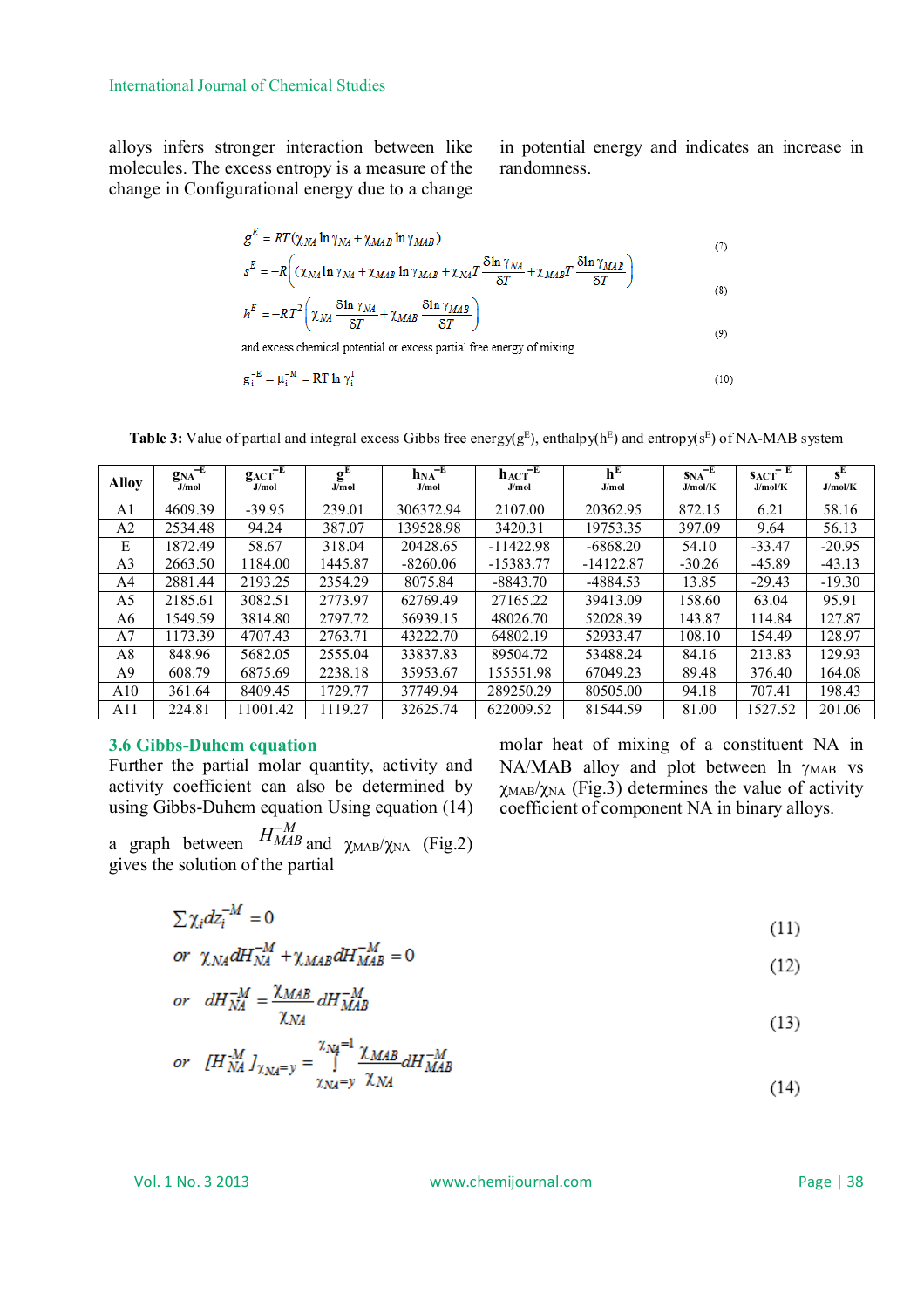





**Fig 3:** Graphical solution of activity coefficient of MAB in binary mix

## **4. Interface Morphology**

The science of growth has been developed on the foundation of thermodynamics, kinetics, fluid dynamics, crystal structures and interfacial sciences. The solid-liquid interface morphology can be predicted from the value of the entropy of fusion. According to Hunt and Jackson **[24]**, the type of growth from a binary melt depends upon a factor α, defined as:

$$
\alpha = \xi \frac{\Delta H}{RT} = \xi \frac{\Delta S}{R}
$$
 (15)

where  $\xi$  is a crystallographic factor depending upon the geometry of the molecules and has a value less than or equal to one. ∆S/R (also known as Jackson's roughness parameter  $\alpha$ ) is the entropy of fusion (dimensionless) and R is the gas constant. When  $\alpha$  is less than two the solid-liquid

interface is atomically rough and exhibits nonfaceted growth. The value of Jackson's roughness parameter (∆S/R) of nicotinamide and 2 methylaminobenzaldehyde is 7.62 and 6.55 respectively and all the alloys are given in Table 1. For the entire alloy the  $\alpha$  value was found greater than 2 which indicate the faceted **[25]** growth proceeds in all the cases.

# **5. Microstructure of Pure Components and Eutectic**

The microstructure of pure components NA and MAB and simple eutectic of NA-MAB system are shown in Fig.(4, 5, 6) respectively. The microstructure obtained for the eutectics are of thinly branched, interdendritic, complex regular and irregular type whereas the microstructure obtained for components are of complex and irregular type. A prediction of microstructure of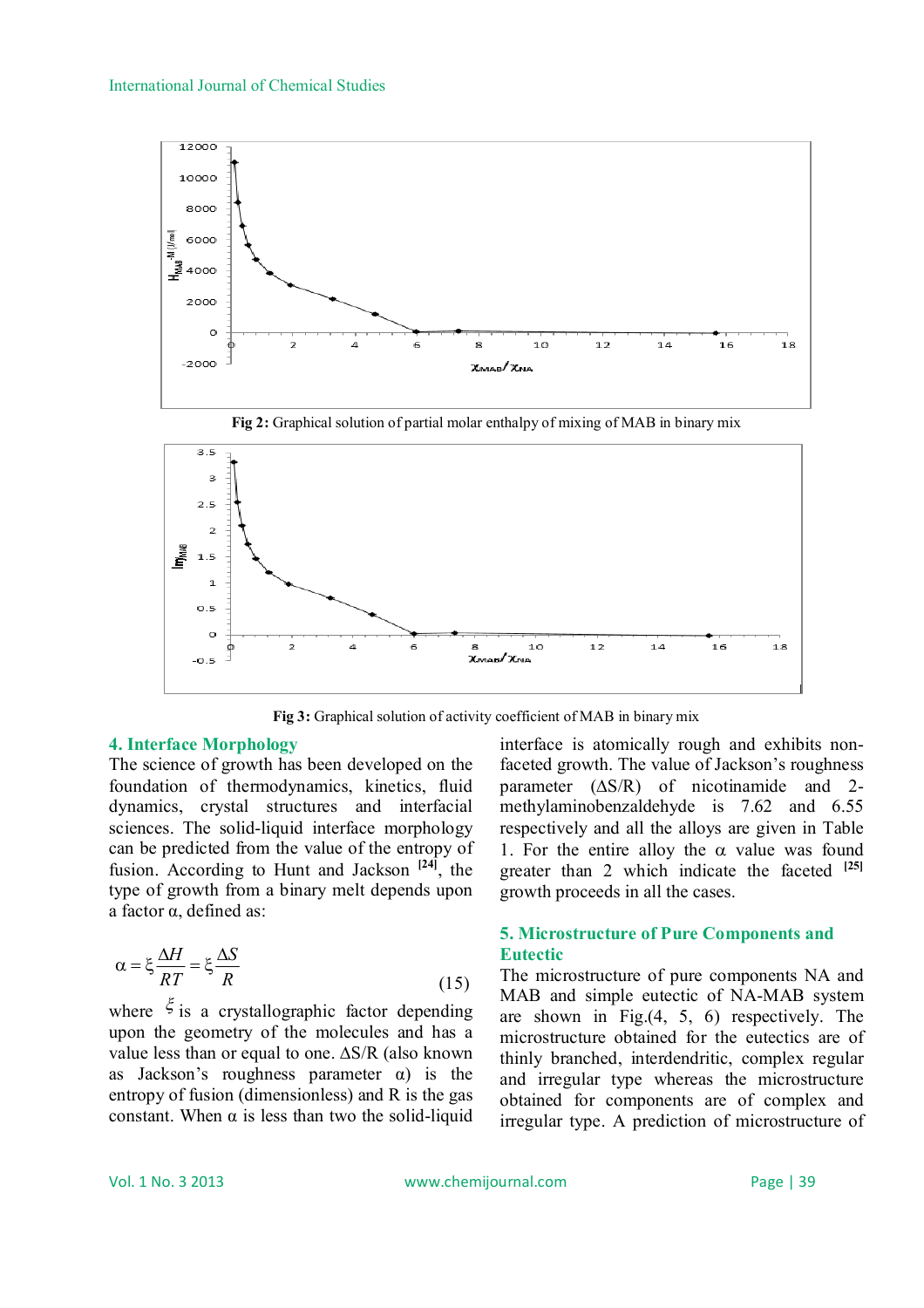eutectics can be made from Spengler's equation **[26]** .

$$
\theta = \frac{T_1 - T_E}{T_2 - T_E} \tag{16}
$$

where,  $T_I$  and  $T_2$  are the melting temperature of low melting and high melting components,



**Fig 4:** Microstructure of Pure Nicotinamide (NA) x 50



**Fig 5:** Microstructure of Pure p-Dimethylaminobenzaldehyde (MAB) x 50



**Fig 6:** Microstructure of Eutectic of NA-MAB System x 50

respectively; and  $T_E$  is the eutectic temperature. The normal eutectics are formed when  $\theta$  lies between 0.1 and 1.0 but it lies between 0.01 to 0.1 anomalous structure are obtained and when it acquires values less than 0.01, divorced structure are formed. According to Podolinsky *et al*. **[27]** the surface roughness factor of one component increases or decreases under influence of another component in a binary eutectic, the regular eutectic structure is formed whereas  $\alpha$  factor of both eutectic phases decreases under the influence of the components of opposite eutectic phases, anomalous eutectics can be formed. The microstructure of eutectic NA-MAB system having 0.857 mole fraction of second component shows irregular morphology in which the primary arm of a component grows a head of the eutectic interface and interspersed on second phase which is bounded by closed packed plane. The observed microstructure of eutectic are found different from those of pure components.

#### **6. Conclusion**

The phase diagram of binary organic alloy of NA-MAB system is found to be simple eutectic. The negative value of molar free energy of mixing of alloys A1, A2 and E suggests that the mixing in all cases is spontaneous and the remaining alloys A4-A11 have the positive value of  $\Delta G^M$  infers the mixing in the system is nonspontaneous which may need more energy in the mixing of the components of binary systems. The positive  $g<sup>E</sup>$  value for eutectic and all the noneutectic alloys infers stronger interaction between like molecules. For all the alloys and eutectic the  $\alpha$  value was found greater than 2 which indicate the faceted growth proceeds in all the cases. The computed microstructures the eutectic the system shows irregular morphology in which the primary arm of a component grows a head of the eutectic interface and interspersed on second phase which is bounded by closed packed plane. The observed microstructure of eutectic are found different from those of pure components.

#### **7. Acknowledgement**

Thanks are due to the Head Department of Chemistry, V K S University Ara 802301, India for providing research facilities.